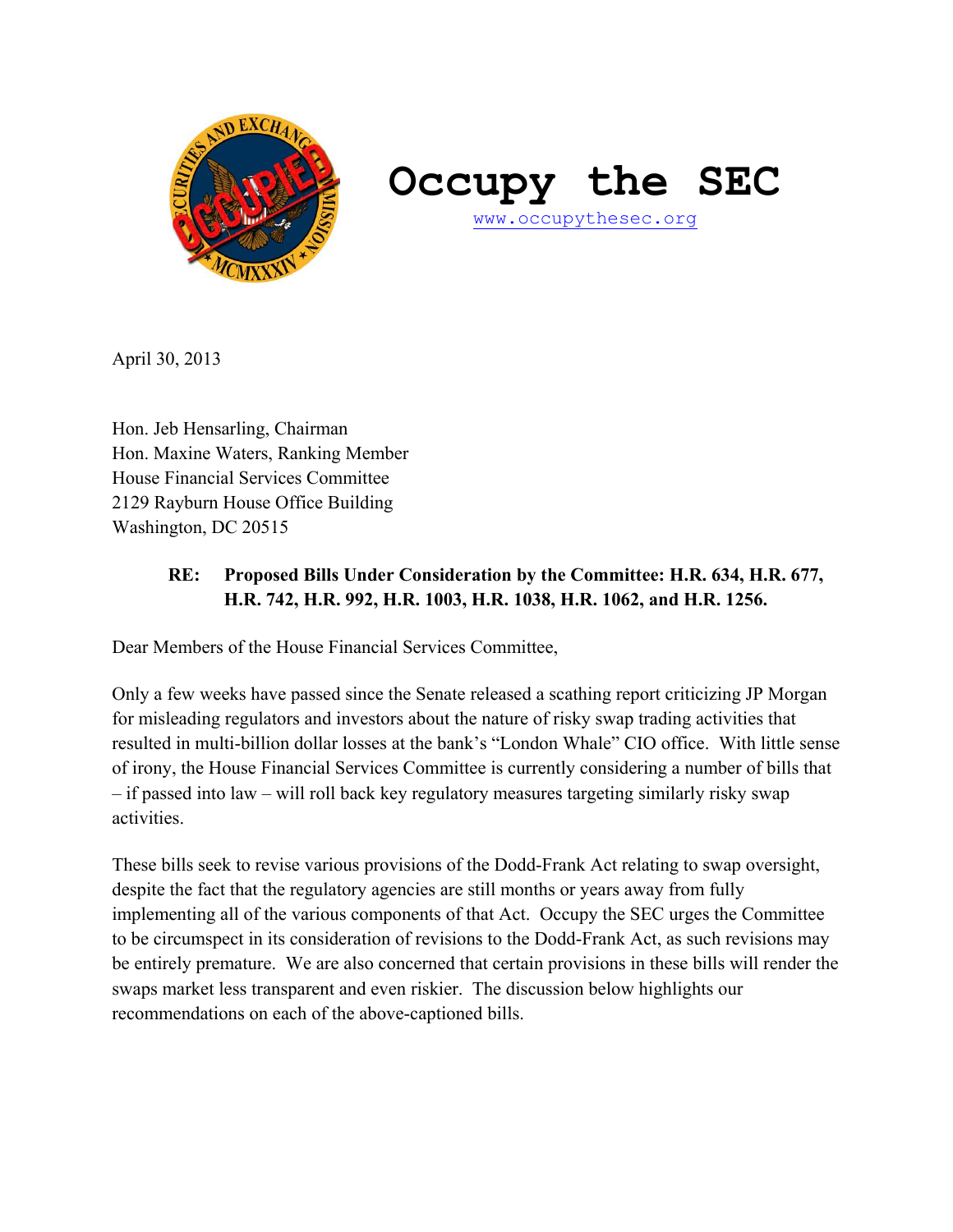#### **I. H.R. 992 – Increasing the Possibility of Government Bailouts Due to Swaps**

## *A. The Sweeping Impact that H.R. 992 Would Have on Section 716 of Dodd-Frank*

H.R. 992 proposes to roll back a key provision of the Dodd-Frank Act: the Lincoln Amendment, or Section 716. In its current form, Section 716 prohibits federal assistance to "swap entities."<sup>1</sup> Shortly after Section 716 was passed, certain members of the Senate, including that section's primary author Senator Blanche Lincoln, conceded that there were certain mistakes made in the amendment. She stated the following:

It is my understanding that a number of [] U.S. branches and agencies of foreign banks will be swap entities under section 716 and title VII of Dodd- Frank. Due to the fact that the section 716 safe harbor [exempting interest rate, foreign currency and certain other swaps] only applies to ''insured depository institutions,'' it means that U.S. branches and agencies of foreign banks will be forced to push out all their swaps activities. This result was not intended. U.S. branches and agencies of foreign banks should be subject to the same swap desk push out requirements as insured depository institutions under section 716.<sup>2</sup>

We would like to point out that H.R. 992 actually goes beyond fixing the supposed oversight that Senator Lincoln identified in the drafting of Section 716. According to Sen. Lincoln, that section's intent was to make "U.S. branches and agencies of foreign banks [] subject to the same swap desk push out requirements [and exemptions] as insured depository institutions." H.R. 992, however, greatly expands the scope of permissible swaps dealings in which government backstopped institutions (domestic and foreign) can participate. The following table summarizes what swaps would be required to be pushed out from the public safety net under Section 716, before and after amendment by H.R. 992.

| <b>Swaps NOT Required to be Pushed</b> | <b>Swaps Required to be Pushed Out</b> |  |
|----------------------------------------|----------------------------------------|--|
| Out Under § 716                        | <b>Under § 716</b>                     |  |
| • All interest rate swaps              | • Commodity and agricultural swaps     |  |
| $\bullet$ All foreign exchange (FX)    | $\bullet$ Equity swaps                 |  |
| swaps and forwards                     | $\bullet$ Energy swaps                 |  |
| • Gold and silver swaps                | • Metal swaps (excluding gold and      |  |
| Swaps on US government                 | silver)                                |  |
| securities                             | • Agricultural swaps                   |  |
| Swaps on investment grade              | • Non-cleared, non-investment-         |  |

<sup>&</sup>lt;sup>1</sup> Under Section 716 a swap entity is defined as a swap dealer, security-based swap dealer, major swap participant, or major security-based swap participant that is registered under the Commodity Exchange Act or the Securities Exchange Act of 1934. 15 U.S.C. § 8305 (2012).

 $2^{2}$  156 Cong. Rec. S5903-04 (daily ed. July 15, 2010) (statement of Sen. Lincoln).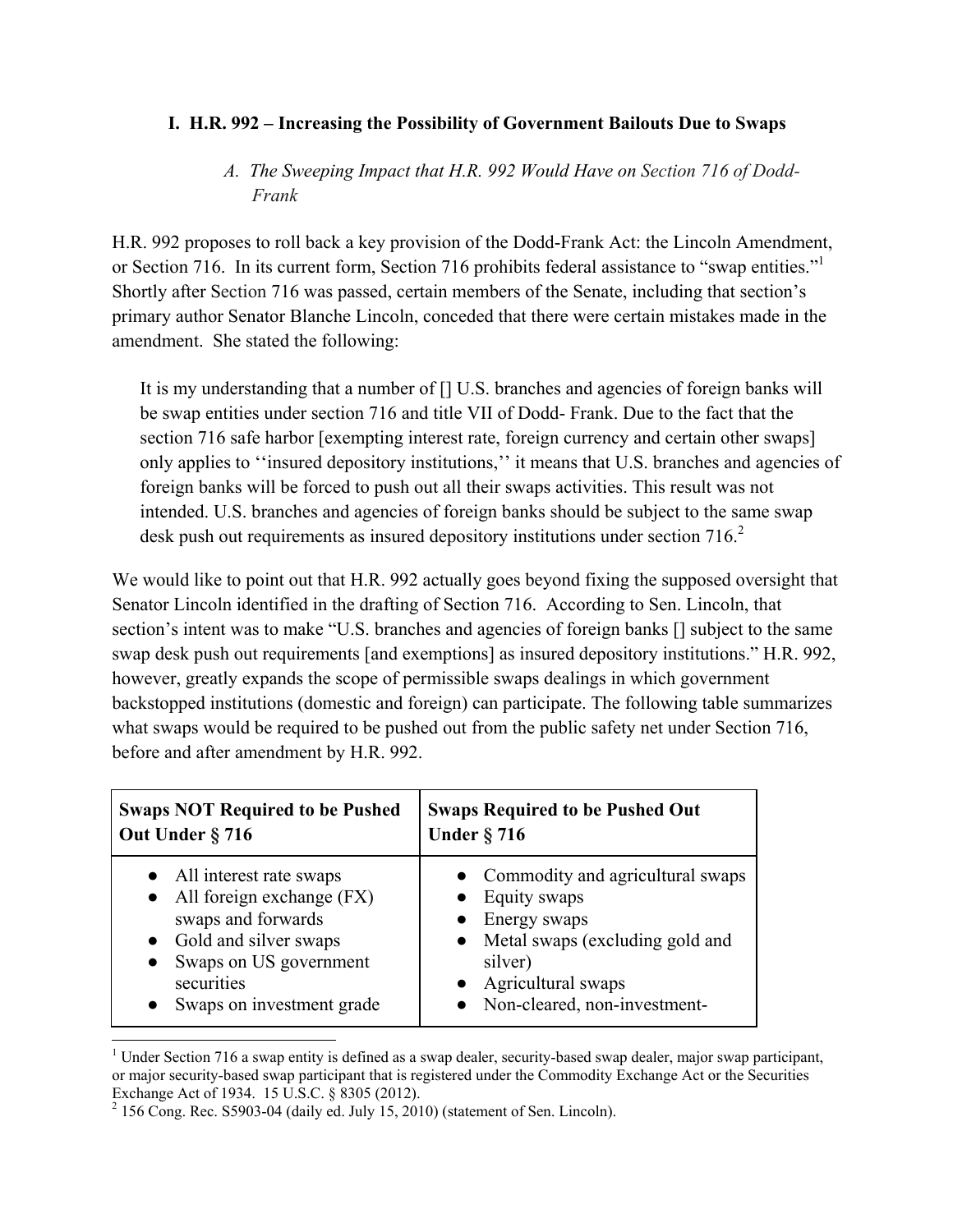| corporate debt securities<br>Swaps on general state<br>obligations<br><b>Cleared CDS</b>                                                                                                                                                                                                                                                                                  | grade CDS and CDS on asset-<br>backed securities (ABS)                                                                                                                    |
|---------------------------------------------------------------------------------------------------------------------------------------------------------------------------------------------------------------------------------------------------------------------------------------------------------------------------------------------------------------------------|---------------------------------------------------------------------------------------------------------------------------------------------------------------------------|
| <b>Swaps NOT Required to be Pushed</b><br>Out Under H.R. 992                                                                                                                                                                                                                                                                                                              | <b>Swaps Required to be Pushed Out</b><br><b>Under H.R. 992</b>                                                                                                           |
| All interest rate swaps<br>All foreign exchange (FX)<br>swaps and forwards<br>Gold and silver swaps<br>Swaps on US government<br>securities<br>Swaps on investment grade<br>corporate debt securities<br>Swaps on general state<br>obligations<br><b>Cleared CDS</b><br>Commodity and agricultural<br>swaps<br>Energy swaps<br>Metal swaps (excluding gold<br>and silver) | Non-cleared, non-investment-<br>grade swaps based on asset-backed<br>securities (ABS); <i>subject to jointly</i><br>adopted rules relating to credit<br>quality of assets |

The net result of H.R. 992 would be to allow almost all swaps activities to be conducted within government backstopped institutions, and to potentially subsidize such activities with public funds.

In a letter to the House Agriculture Committee, the American Bankers Association ("ABA") made the outrageous claim that H.R. 992's vast expansion of the scope of permissible swaps activities was necessary. The ABA claimed that, without that expansion, bank "customers would lose the ability to do 'one-stop shopping' with a bank for loans and swaps to offset their credit risk, even if they prefer to do 'one-stop shopping' with a bank and may prefer to have a bank as a counterparty because of credit risk."3

 $\overline{\phantom{a}}$ <sup>3</sup> Comment Letter of American Bankers Association re: ABA's Views on H.R. 634, the Business Risk Mitigation and Price Stabilization Act of 2013; HR. 677, the Inter-Affiliate Swap Clarification Act; H.R. 992, the Swaps Regulatory Improvement Act; H.R. 1003, to improve consideration by the Commodity Futures Trading Commission of the costs and benefits of its regulations and orders; and H.R. \_\_\_, discussion draft of the Swap Jurisdiction Certainty Act (Mar. 19, 2013), *available at*

http://www.aba.com/Issues/LetterstoCongress/Documents/House%20Ag%20Memo%20re%20DFA%20Title%20VI I%20031913.pdf.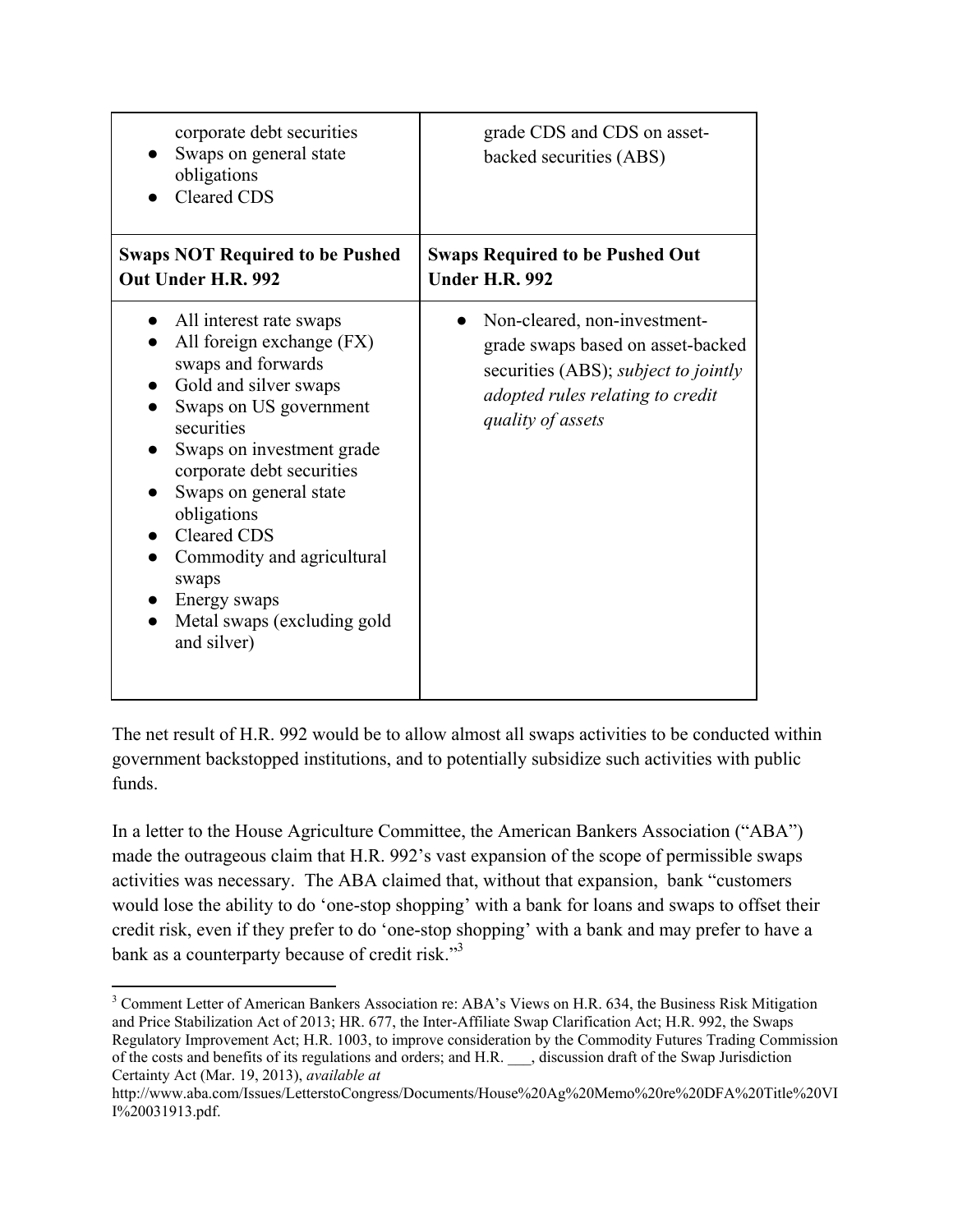This claim is outrageous for two reasons. First, in a classic tale of the tail wagging the dog, this reasoning assumes that a bank should take on a customer's counterparty risk simply because that company *prefers* that the bank do so. In reality, a customer's *preference* should not play a determinative role in defining how risk is controlled at banks. Rather, limitations on bank exposure should be defined by taking into account broader considerations like systemic risk and bank solvency. Secondly, the fact that the ABA prioritizes the ability of customers to do "onestop shopping" with banks is troublesome because that reasoning exhibits the same myopic view of customer risk that contributed to the 2008 financial crisis. The ABA's view is hauntingly analogous to the reasoning employed by proponents of sub-prime lending before 2008: that major banks should be unhampered in their ability to buy subprime debt because that would allow customers with poor credit to have easier, "one-stop shopping" access to liquidity.

This "one-stop shopping" line of reasoning is a commonly used, and thoroughly debunked, argument for maintaining the Too Big to Fail ("TBTF") status quo.

## *B. The Cost of Section 716 is Mischaracterized by Proponents of H.R. 992*

Proponents of the H.R. 992 rollback argue that this bill is needed because Section 716 will make derivatives trading activity too costly for hedging purposes, and hence will disrupt the financial markets. That is, without the benefit of H.R. 992, Section 716 will make "derivatives so expensive that businesses will be forced to stop using them to hedge against risks."<sup>4</sup> Admittedly, the push-out rule under Section 716 will result in increased cost to derivatives dealers, but that is the very purpose of that section's restriction. Section 716 was written with the objectives of the broader public benefit in mind, and not just the interests of derivatives dealers and users.

At its core, H.R. 992 is short-sighted because it rewards banks with public subsidies for engaging in risky derivatives trading. Publicly subsidizing banks to engage in such activity, under the guise that failing to do so is "too costly for businesses," is analogous to giving someone who has been in repeated automobile accidents a reduced premium on auto insurance so that she can afford to buy a faster car.

Moreover, the rhetoric of "cost" that is employed by proponents of H.R. 992 is self-serving and highly conjectural, as it fails to account for the holistic costs of derivatives activity. In our view, the cost analysis needs to adequately incorporate the broader costs that derivatives activity imposes on society, in the form of expensive government guarantees. The proposed bills fails to

 $\overline{\phantom{a}}$ <sup>4</sup> Frank D. Lucas, Opening Statement Before Committee on Agriculture Public Hearing Examining Legislative Improvements to Title VII of the Dodd-Frank Act (Mar. 14, 2013), *at*

http://agriculture.house.gov/statements/opening-statement-chairman-frank-d-lucas-committee-agriculture-publichearing-examining.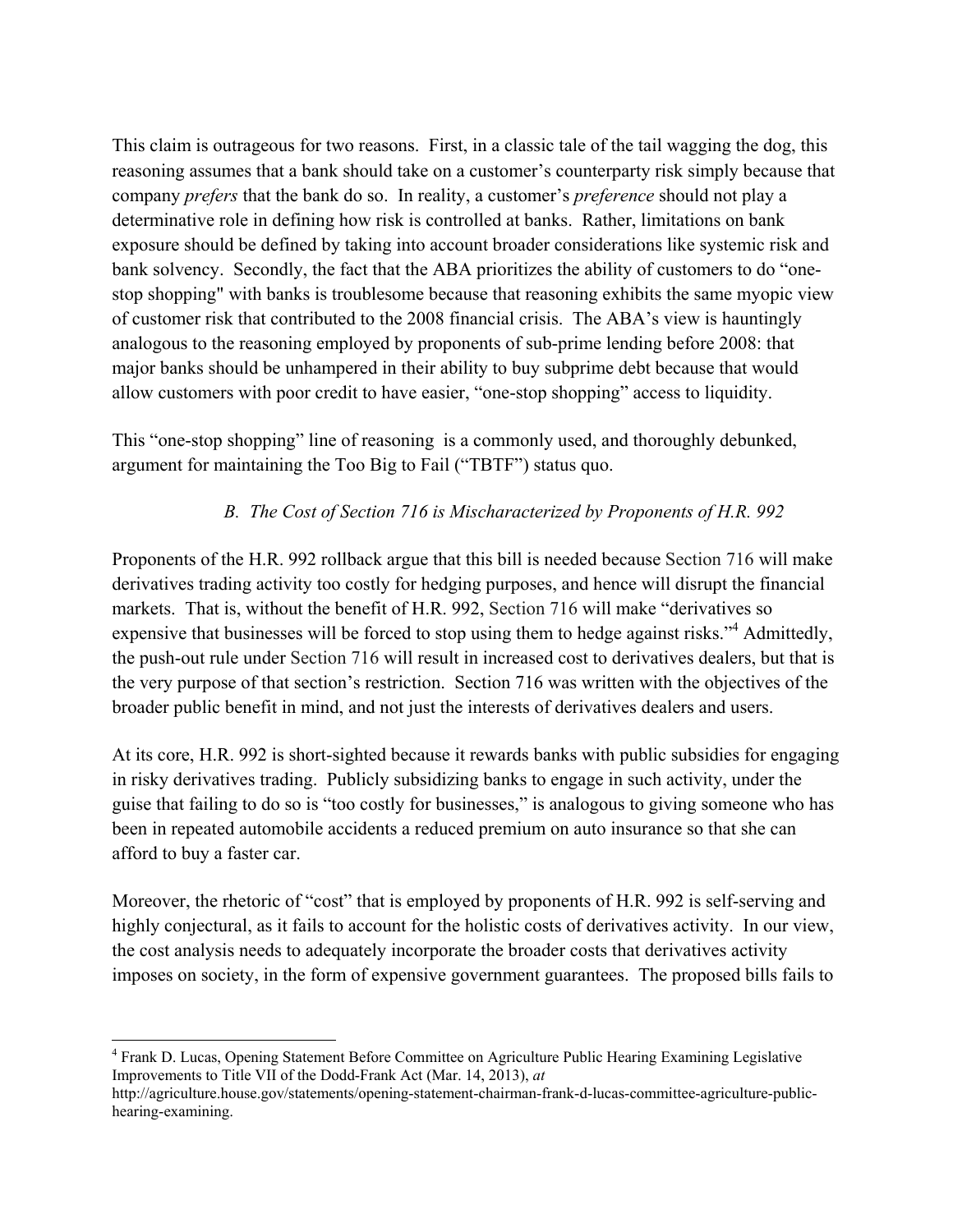take these larger, more significant costs into account, focusing instead on the fat wallets of derivative dealers.

Proponents of H.R. 992 further argue that maintaining swaps activities within banks is key to controlling systemic risk because banks are subject to prudential regulations.<sup>5</sup> However, this is but a thinly veiled argument for maintaining the TBTF status quo. One lesson learned from the financial collapse of 2008 is that effective financial regulation is undermined by the centralization and concentration of risk in entities that are subject to prudential oversight. Regulators frequently fail to catch malignant activity before it becomes a problem because balance sheets in TBTF entities have become bloated and opaque. The pushout rule would bring much needed clarity as to the true risk profiles of entities subject to prudential regulations (and their affiliates).

The proponents' argument boils down to the following tautology: markets will fall apart if banks cannot continue using the same derivatives that previously caused the markets to fall apart.

## **II. H.R. 1038: Hindering Transparency in Utility Markets**

We are concerned that H.R. 1038 would exempt most companies that engage in swaps with natural gas and power utilities from having to register with the CFTC. The bill exempts a party from registering with the CFTC as a swaps dealer so long as the gross notional value of the swap dealings by that party does not exceed the *de minimis* amount permitted in the past 12 months, which is \$3B with a phase in period starting at \$8B. While this *de minimis* provision might appear to limit the degree to which the exemption would make swaps markets less transparent, the actual adequacy of this limitation remains sketchy. What complicates this exemption is the fact that the Commission has exempted a series of swaps-related activities that would fall outside the *de minimis* calculation, which could significantly increase the dollar amount of contracts not under supervision. The end result of these exemptions is alarming because it would greatly reduce transparency in energy and gas swaps markets. Moreover, this decreased transparency could result in the packaging of derivatives contracts that are unfavorable to utilities,  $6$  which in turn could (1) impact the price discovery mechanism in energy and gas markets and (2) increase volatility in energy prices.

## **III. H.R. 634: Frustrating the Stated Goal of "Risk Mitigation"**

H.R. 634 would eliminate margin-requirements for certain businesses that use swaps to hedge their risks. This produces a contradiction. Margin requirements are intended to mitigate loss. Therefore, eliminating margin-requirements only increases the risk profile of companies. Risk is

 $\overline{\phantom{a}}$ <sup>5</sup> Daniel Wilson, *Reps. Look To Soften Dodd-Frank Swaps 'Pushout' Rule*, Law360, Mar. 7, 2013.<br><sup>6</sup> Wallace C. Turbovilla, Bemarks at the House Committee on Agriculture (Mar. 14, 2013), *guaila* 

Wallace C. Turbeville, Remarks at the House Committee on Agriculture (Mar. 14, 2013), *available at*  http://www.demos.org/publication/examining-legislative-improvements-title-vii-dodd-frank-act.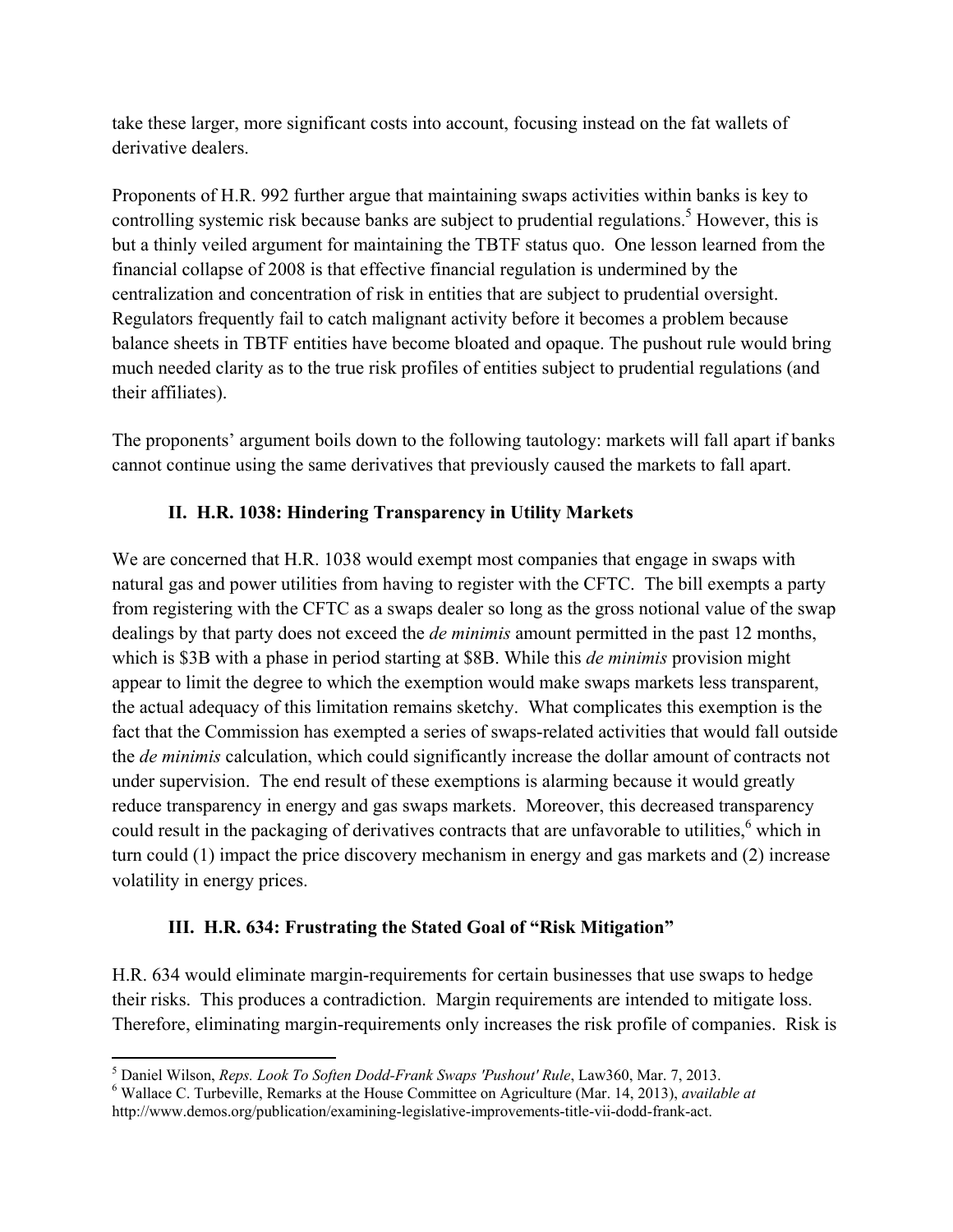a function of two variables: likelihood of losses multiplied by the impact of losses in the event of losses, or the total conditional expected losses. If this bill passes and margin requirements are eliminated for certain businesses, then the upper limit on their conditional expected losses increases. This increase in conditional expected losses goes in the opposite direction of any benefit that a business may achieve by hedging its exposures through swaps. Thus, H.R. 634 could actually render hedging activity by affected businesses *more* risky.

## **IV. Interaction Between Bills and Implementation of the Volcker Rule**

## *A. H.R. 992 and the Volcker Rule*

While the Volcker Rule<sup>7</sup> is meant to limit proprietary trading at government-backstopped banks, its mandate is significantly diluted by numerous exemptions, including one permitting marketmaking activities. One key aspect of Section 716 is that it "pushes out" market-making in certain swaps at insured depository institutions. Thus, Section 716 has the potential to make up for a controversial shortcoming in the Volcker Rule (the market-making exemption).

In practice, it is often difficult to tell the difference between market making and proprietary trading. Section 716 reduces the risks associated with such ambiguities by completely pushing out swaps activities that present significant risks or deviate from "traditional bank activities." Thus, Section 716 plugs a significant hole in the Volcker Rule framework. If H.R. 992 were to pass, then the scope of swaps activities that would be permitted at banks would be greatly expanded, and Congress would forfeit a valuable opportunity to circumvent complications relating to the scope of the market-making exemption in the Volcker Rule.

## *B. H.R. 634 and the Volcker Rule*

As we argue above, H.R. 634's elimination of margin-requirements for end-users creates the potential for excessive risk taking and the possibility of localized business failures. To the extent that such end-users are truly isolated from the larger economic system, the global impact of their failures can be mitigated and global contagion can be avoided.

Unfortunately, certain exemptions in the Volcker Rule make such isolation less likely, and consequently, make global contagion from isolated end-user losses more likely. The Volcker Rule permits banks to engage in market making and certain types of hedging, particularly on behalf of customers. Thus, risk from end-users of swaps can easily be transferred to interconnected banks even under the Volcker Rule. If the Volcker Rule had not carved out exemptions for market-making and hedging, then it might have been possible to avoid the system-wide distribution of risks accruing from end-user engagement in swaps. Unfortunately, it

 7 12 U.S.C. § 1851 (2012).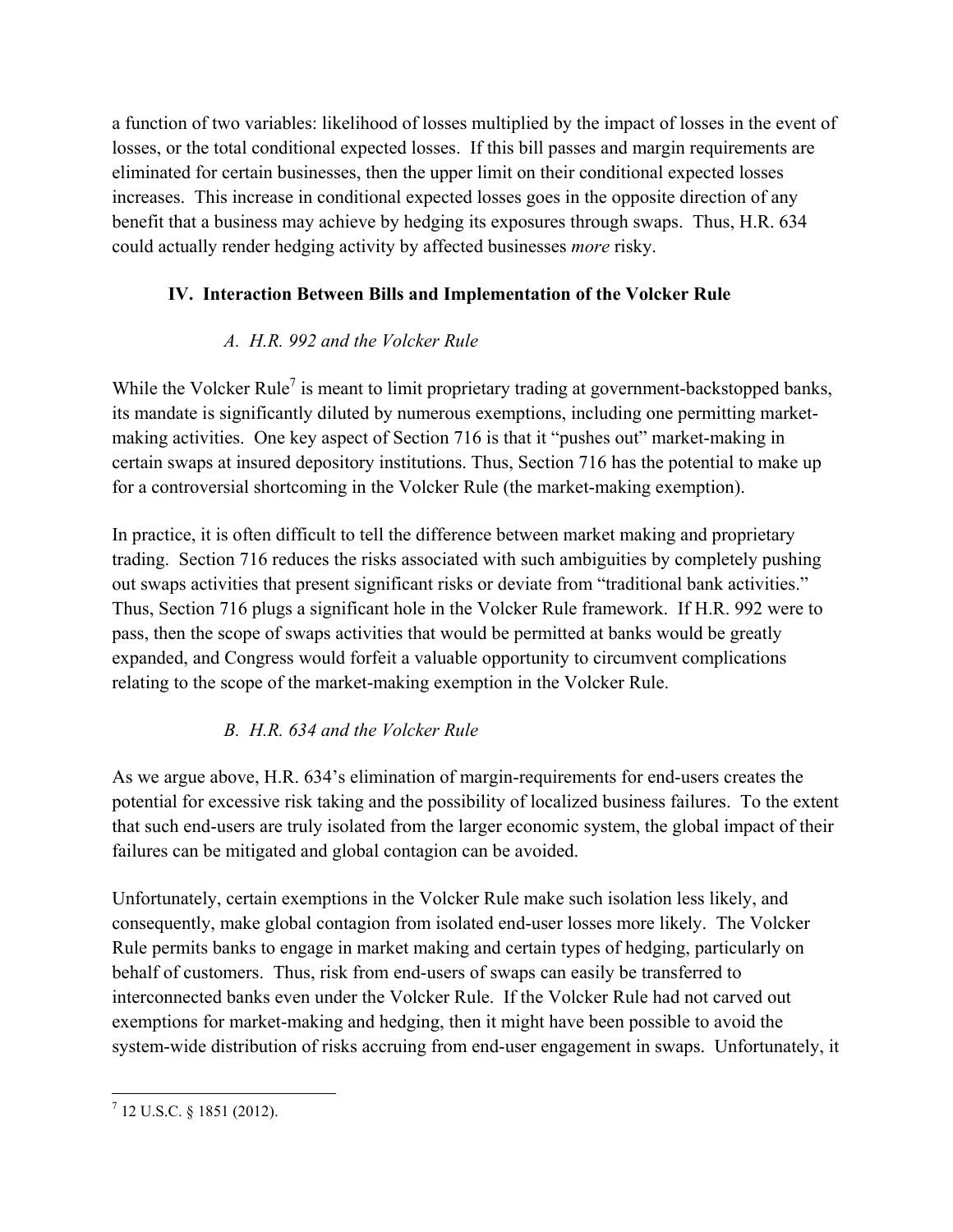is difficult to isolate the failure of end-users when such users are imbricated in and dependent upon a banking system that is permitted to make markets in swaps. Thus, H.R. 634 is especially dangerous because its elimination of margin requirements for bank customers could result in even greater concentration of risk at banks by virtue of the Volcker Rule's allowances for customer dealings.

Moreover, as we explained in our comment letter regarding the implementation of the Volcker Rule, $<sup>8</sup>$  the proposed version of the Rule is riddled with loopholes and exemptions that make it</sup> difficult for banks and regulators to distinguish legitimate market making and hedging activities from prohibited proprietary trading activities. Indeed, the Volcker regulations actually enable banks to actively conceal proprietary trading activity under the guise of customer-facing hedging or market making. Eliminating margin requirements for swap end-users would compound these complications, as it would allow banks to imperil their balance sheets by purchasing highly toxic swap holdings from their customers.

With this consideration in mind, we encourage Congress to wait until the Volcker Rule is finalized and fully implemented before passing any legislation easing margin requirements on swap end-users. Otherwise, the hasty passage of H.R. 634 could ensconce into the law structural failures that themselves would need legislative fixes in the future.

#### **V. H.R. 677: Eliminating Oversight of a Key Source of Systemic Risk**

H.R. 677 complements the end-user exemptions embodied in H.R. 634 (and those already in force in Section 2(h)(7) of the Commodities Exchange Act) with a separate set of exemptions from swap clearing for transactions among affiliate companies. This is dangerous terrain given the fact that major global corporations can have thousands of affiliates spanning dozens of reporting jurisdictions around the world. Swap transactions between these affiliates can effectively create massive potential networks for the transmission (and at times magnification) of risk in the event of a default by any single node. The clearing requirements in Dodd-Frank were designed precisely to reduce this sort of risk, by moving swap transactions onto regulated exchanges requiring the posting of margin as a barrier to cascading defaults, clear documentation, reporting and other measures intended to reduce the scope of potential risk.

The CFTC has made clear that it supports the creation of some form of inter-affiliate exemption from these requirements, and in August 2011 released a proposed rule specifying the terms under which affiliates could claim such an exemption. $9$  The CFTC also took the industry's feedback

<sup>&</sup>lt;sup>8</sup> Comment Letter, Occupy the SEC, Prohibitions and Restrictions on Proprietary Trading and Certain Interests in and Relationships With, Hedge Funds and Private Equity Funds (Feb. 13, 2012), *at*

http://www.occupythesec.org/letter/OSEC%20-%20OCC-2011-14%20-%20Comment%20Letter.pdf.

Clearing Exemption for Swaps Between Certain Affiliated Entities, 77 Fed. Reg. 50425 (proposed Aug. 21, 2012).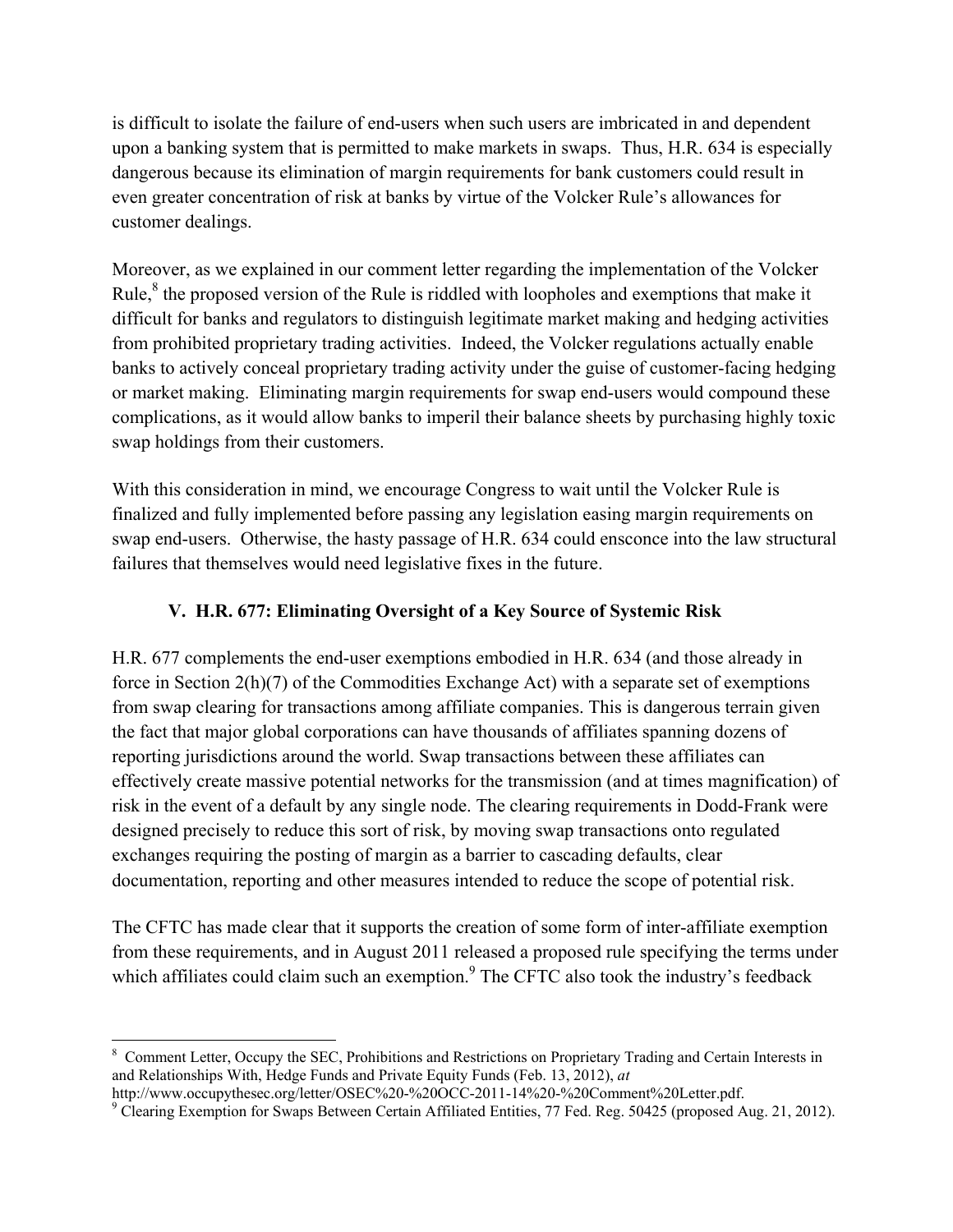and objections to key segments of its proposed rule into account in formulating the final rule, and thus the final version of April 2013 reflects many of the industry's preferences.<sup>10</sup>

Despite the significant concessions already made by the CFTC, the lawmakers sponsoring H.R. 677 have gone far beyond the CFTC to propose a *carte blanche* clearing exemption for affiliates meeting minimal threshold conditions. A comparison of the core features of each regime is illustrative:

|                                          | <b>CFTC Rule:</b><br><b>Proposed</b>                                                                                                                                                                                                                                                                                | <b>CFTC Rule:</b><br><b>17 CFR Part 50</b>                                                                                                                                                                                                                                                                         | H.R. 677                                   |
|------------------------------------------|---------------------------------------------------------------------------------------------------------------------------------------------------------------------------------------------------------------------------------------------------------------------------------------------------------------------|--------------------------------------------------------------------------------------------------------------------------------------------------------------------------------------------------------------------------------------------------------------------------------------------------------------------|--------------------------------------------|
| <b>Definition of</b><br><b>Affiliate</b> | Conditions:<br>- Majority ownership,<br>and<br>- Consolidated<br>accounting                                                                                                                                                                                                                                         | Conditions:<br>- Majority ownership,<br>and<br>- Consolidated<br>accounting                                                                                                                                                                                                                                        | Condition:<br>- Consolidated<br>accounting |
| <b>Cross-border</b><br><b>Issues</b>     | An affiliate also<br>engaging in third-party<br>swaps can only be<br>exempt from inter-<br>affiliate clearing if it:<br>- Clears all $3rd$ party<br>swaps in<br>accordance with US<br>law; or<br>Operates in a<br>country with<br>similar clearing<br>requirements; or<br>- Does not engage in<br>$3rd$ party swaps | An affiliate also<br>engaging in third-party<br>swaps can only be<br>exempt from inter-<br>affiliate clearing if it:<br>- Clears all $3rd$ party<br>swaps in accordance<br>with US law; or<br>- Operates in a<br>country with similar<br>clearing<br>requirements; or<br>- Does not engage in<br>$3rd$ party swaps | No requirement                             |
| <b>Margin</b>                            | Posting of variation<br>margin if affiliates are<br>financial entities                                                                                                                                                                                                                                              | No requirement                                                                                                                                                                                                                                                                                                     | No requirement                             |
| <b>Documentation</b>                     | Contracts must<br>document a set list of                                                                                                                                                                                                                                                                            | Contracts must be<br>documented in some                                                                                                                                                                                                                                                                            | No requirement                             |

<sup>&</sup>lt;sup>10</sup> Clearing Exemption for Swaps Between Certain Affiliated Entities, 78 Fed. Reg. 21750 (Apr. 11, 2013) (to be codified at 17 C.F.R. pt. 50).

 $\overline{a}$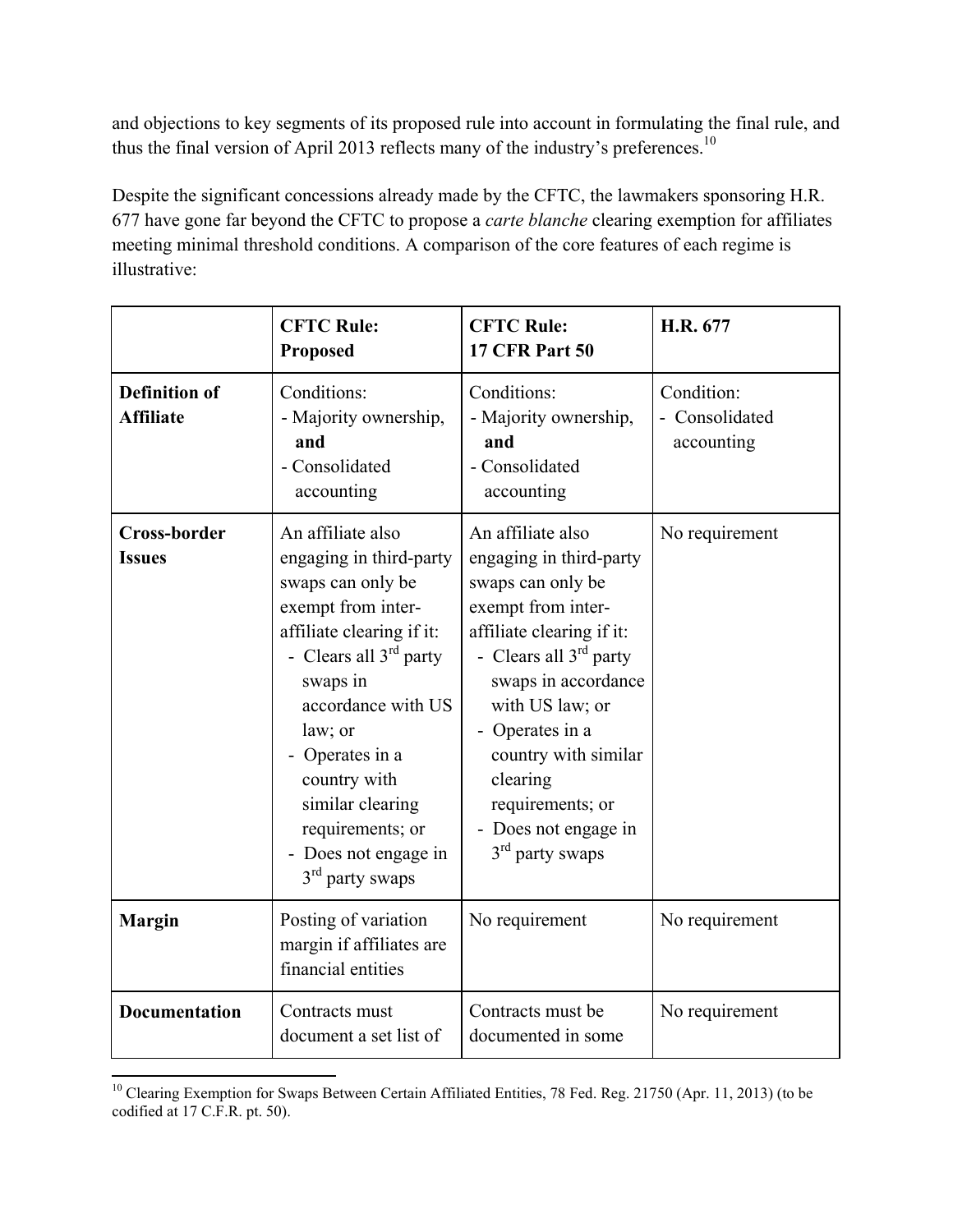|                        | core features                                                                                  | form                                                                                        |                                                                                          |
|------------------------|------------------------------------------------------------------------------------------------|---------------------------------------------------------------------------------------------|------------------------------------------------------------------------------------------|
| <b>Risk management</b> | Parent organization<br>must have a<br>centralized risk<br>management function<br>for all swaps | Parent organization<br>must have a centralized<br>risk management<br>function for all swaps | No requirement                                                                           |
| <b>Reporting</b>       | Trades must be<br>reported to either a<br>swap data repository<br>(SDR) or the regulator       | Trades must be<br>reported to either a<br>swap data repository<br>(SDR) or the regulator    | Trades must be<br>reported to either a<br>swap data repository<br>(SDR) or the regulator |

The terms of H.R. 677 represent an unwelcome watering down of the already weak provisions of the CFTC rule. Moreover, the bill reflects many of the financial industry's specious arguments, such as the supposed role that corporate "reputation" can play as a mitigating factor against potential risks from uncleared inter-affiliate swaps. It is worth noting that neither the CFTC's final rule nor H.R. 677 includes the requirement for variation margin that appeared in the proposed version of the CFTC rule. This deletion, which was favored not only by industry but also by two Commissioners, removes a powerful tool to force the internalization of risk by global financial institutions engaging in swaps. If Congress is going to intervene in the rulemaking process, it should be to demand the enactment of prudent requirements like variation margin.

Instead, certain representatives are pushing Congress to go in the opposite direction, and have crafted a rule that reflects the wish list of the financial industry. For example, a common argument offered during the CFTC's comment period was that any additional documentation or risk management for contracts between affiliates is unnecessary since affiliates share both the counterparty risk of their affiliates as well as the credit umbrella of their parent company. In keeping with this view, H.R. 677 includes neither of these features from the CFTC's rule. This argument conveniently ignores the fact that barriers between organizational units are often designed specifically to isolate liabilities so that other affiliates and the parent entity are not damaged in the event of failure. These inter-affiliate barriers to liability are particularly important in the case of swaps, which are typically not legally enforceable against parent companies in the event of the failure of a subsidiary counterparty.<sup>11</sup>

The impact of intra-organizational risk makes the definition of an affiliate eligible for exemption particularly important. Not surprisingly, the industry objected strongly to the CFTC's proposed

<sup>11</sup> *See* Brad B. Erens, Scott J. Friedman & Kelly M. Mayerfeld, *Bankrupt Subsidiaries: The Challenges to the Parent of Legal Separation*, 25 Emory Bankr. Dev. J. 65 (2008); Héctor José Miguens, *Liability of a Parent Corporation for the Obligations of an Insolvent Subsidiary Under American Case Law and Argentine Law*, 10 Am. Bankr. Inst. L. Rev. 217 ( 2002).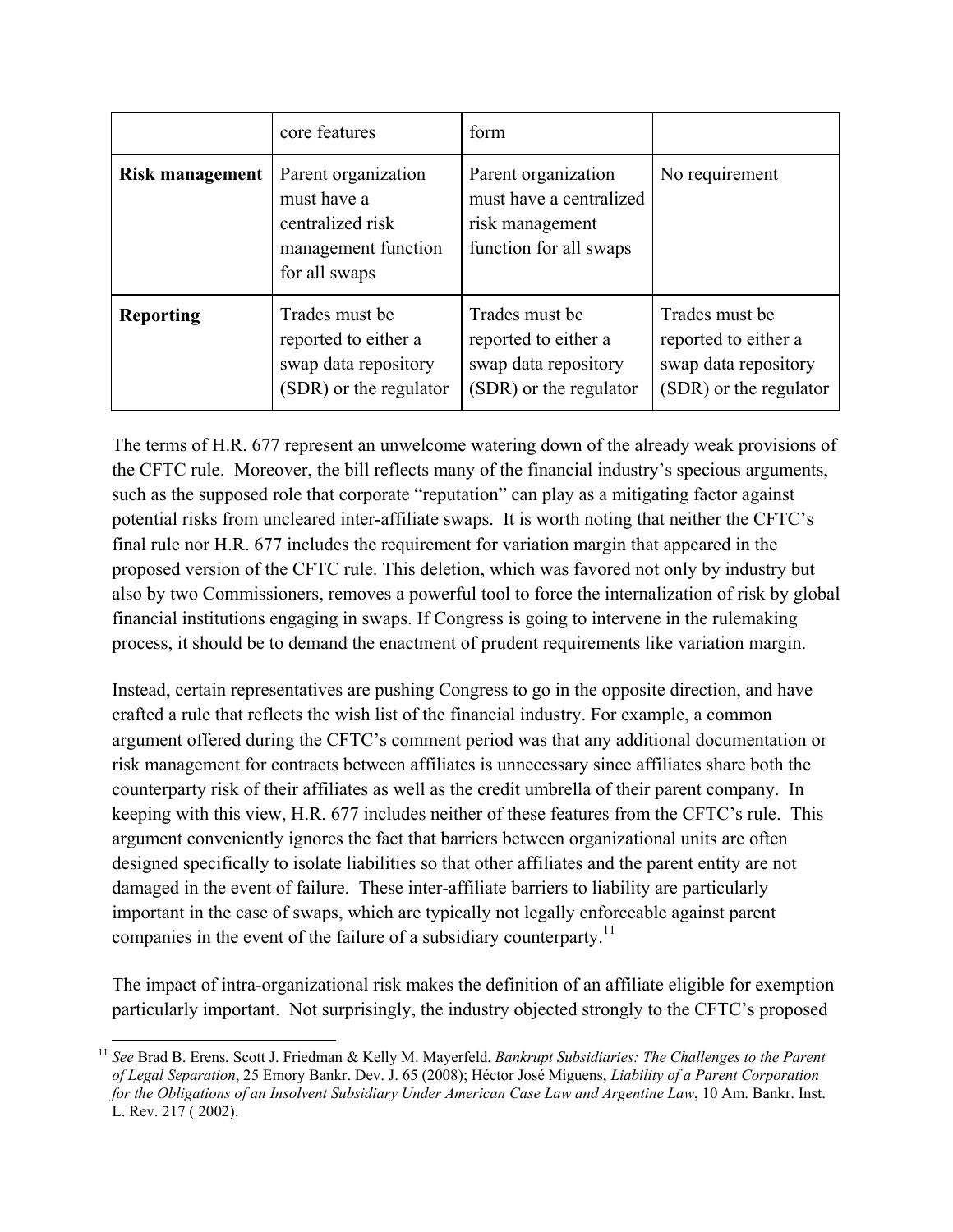hurdles of both majority ownership (either by one affiliate of another, or of both by the same parent entity) and consolidated accounting, and argued that the latter alone was sufficient. To move forward with this lower hurdle as per H.R. 677 would be a mistake. The subtle but significant differences between GAAP and IFRS in the consolidation of subsidiaries, specialpurpose entities and other affiliates offer potential for cross-border regulatory arbitrage.<sup>12</sup> H.R. 677 would offer large conglomerates, many of which have thousands of subsidiaries around the world, an open invitation to use transactions to concentrate risk into potentially unconsolidated units.

H.R. 677 is also silent on the issue of outward-facing swaps, an aspect of the CFTC's rule about which the industry was particularly negative. In essence, the CFTC's rule requires that affiliates that engage in swaps with third parties must do so in countries with similar clearing requirements to those of the U.S. in order to be exempt from clearing swaps with their internal affiliates. The CFTC's concern was appropriate given that the complex linkages created by back-to-back swaps are an obvious pathway for the transmission of risk globally, whether into a single firm from third parties or vice versa. While it is true that third-party transactions taking place in jurisdictions governed by rules (such as Europe's EMIR) that require clearing of swaps would already meet this standard, it is not a given that the transactions will take place in such jurisdictions. In fact, removing the CFTC's outward-facing provision provides a strong incentive for affiliates to transact in lightly regulated markets, in the process potentially removing entire networks of uncollateralized transactions from regulatory oversight.

By attempting to overwrite the already-mild safeguards built into the CFTC rule, the deregulatory approach put forward in H.R. 677 would subvert both the intent of Dodd-Frank and the established rulemaking process. The CFTC's rule was far from sufficient in our view, but should be left standing rather than being superseded by still-weaker legislation.

## **VI. H.R. 1003 and H.R. 1062: Impediments to Regulatory Operations**

H.R.1062 calls for the SEC to perform cost benefit analysis before promulgating rules and to choose the one that "imposes the least burden on society."13 On its face, this seems to be a reasonable requirement, but it is clear to us that H.R. 1062 was actually designed to impede the Commission's ability to institute rules that the financial industry opposes.

 $12$  While GAAP rules for consolidated accounting emphasize control over the subsidiary in question, they also make space for cases of minority ownership. AICPA, *IFRS Resources: IFRS for SMEs — U.S. GAAP Comparison Wiki*, http://wiki.ifrs.com/Consolidated-and-Separate-Financial-Statements (last visited Apr. 29, 2013); *see also* Price Waterhouse Coopers, *IFRS and US GAAP: Similarities and Differences*, October 2012, *available at*  http://www.pwc.com/im/en/publications/assets/ifrs and us gaap similarities and differences.pdf.

<sup>&</sup>lt;sup>13</sup> The House Agriculture Committee recently passed a similar bill, H.R. 1003, that targets the CFTC.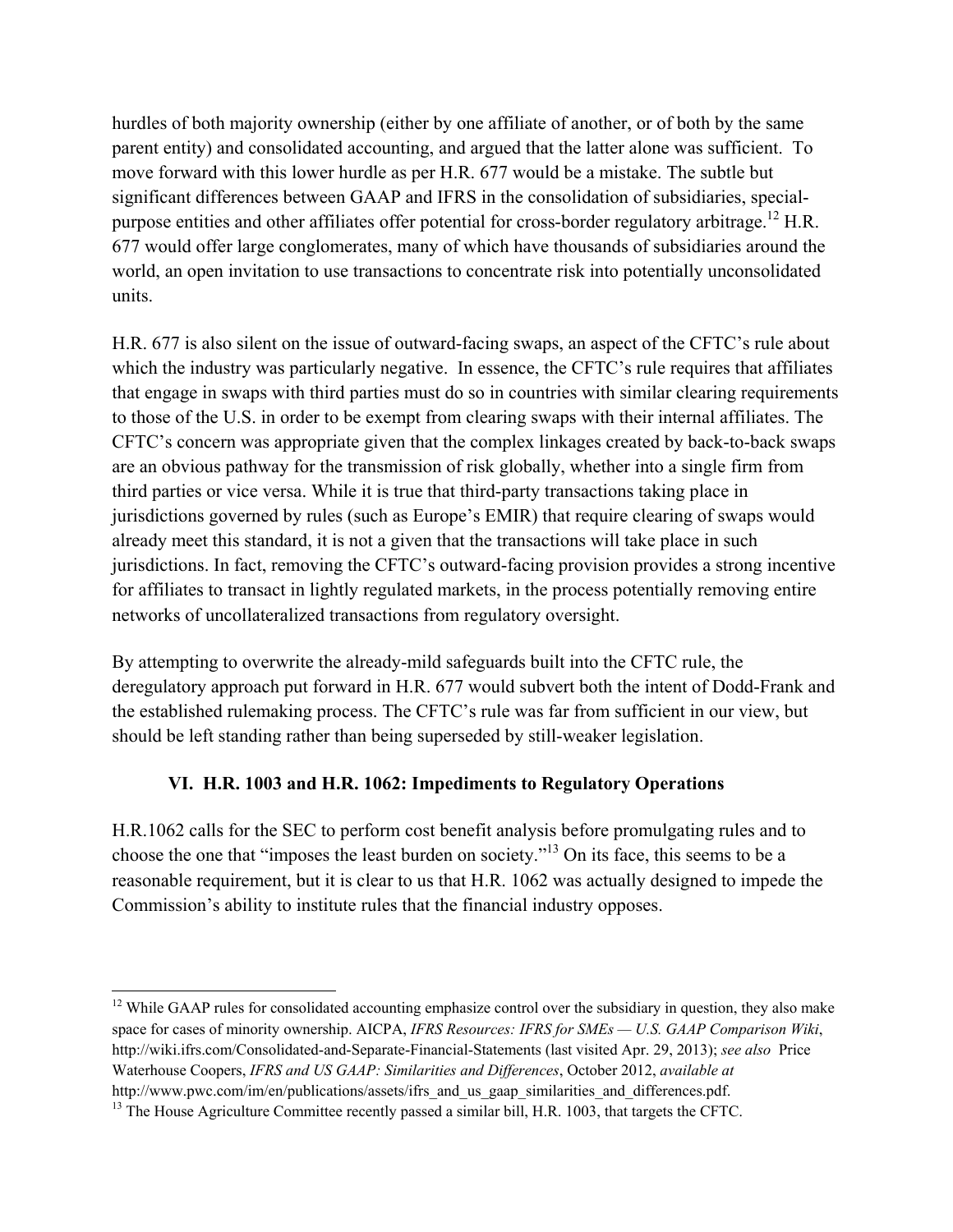We would note that the SEC is already required to perform cost-benefit analyses on proposed regulations, which leads us to wonder why this bill is necessary or even desirable. The bill's cost-benefit provisions are a superfluous bureaucratic requirement that will only hamper the rulemaking process. Proposed Section  $23(e)(2)(A)$  of the Securities Exchange Act of 1934 requires the Commission to evaluate whether the regulation is "tailored to impose the least burden on society." While the proposal requires consideration of both costs and benefits, its wording is oriented towards heightened recognition of the costs of regulation and largely overlooks the prospect of societal benefits from proposed regulations. Thus, the bill sends a signal to the Commission that the agency should regulate as little as possible.

Moreover, the requirement that the Commission only adopt the "least" burdensome regulation possible will subject the agency to a flood of industry lawsuits challenging inconvenient regulations on purely technical grounds: was the adopted regulation "the least" burdensome among the universe of possible regulations? The Commission would waste millions of dollars in litigating the existential question of whether a proposed rule placed the "least burden on society." Thus, practically speaking, H.R. 677 would create an insurmountable obstacle to the promulgation of meaningful rules by the Commission.

Further evidence of the de-regulatory intent of the bill can be found in proposed Section 23(e)(3), which requires the SEC to explain itself if it has the temerity to reject proposals put forth by industry or consumer groups. No mention is made of comments by individuals, nonconsumer/public advocacy organizations or investor groups. In any case, even if this language were more balanced in its listing of pre-endorsed commenters, the bill would still make the SEC beholden to industry. As an active participant in the rulemaking process, Occupy the SEC is all too aware that the preponderance of comment letters on financial regulation are indeed from industry sources. Thus, requiring the SEC to craft regulation tailored to the whims of commenters would all but ensure that final rules of any significance would invariably kow-tow to the interests of the regulated.

In addition, industry groups are likely the only groups with sufficient resources to bring litigation over cost-benefit analyses. We have already seen cost-benefit analysis used as a pretext to block the SEC's and the CFTC's efforts to regulate in favor of investors' voices and the broader public interest.<sup>14</sup> This bill would be an open invitation for additional litigation and judicial interference in the rule-making process. H.R. 1062 would have a profoundly negative effect on SEC rulemaking. We note that the House Agriculture Committee passed H.R. 1003, which targets the CFTC similarly. Both of these bills impose very substantial burdens on crucial regulatory

<sup>14</sup> *See, e.g.*, *Business Roundtable, et al. v. SEC*, No. 10-1305 slip op. (D.C. Cir., July 22, 2011) *available at*  http://www.cadc.uscourts.gov/internet/opinions.nsf/89BE4D084BA5EBDA852578D5004FBBBE/\$file/10-1305- 1320103.pdf; *see also* Barbara Roper, *Will Cost-Benefit Analysis Seal the SEC's Fate as an Industry Lap Dog?*, Huffington Post, Sep. 17, 2012, http://http://www.huffingtonpost.com/barbara-roper/sec-costbenefit\_b\_1878949.html.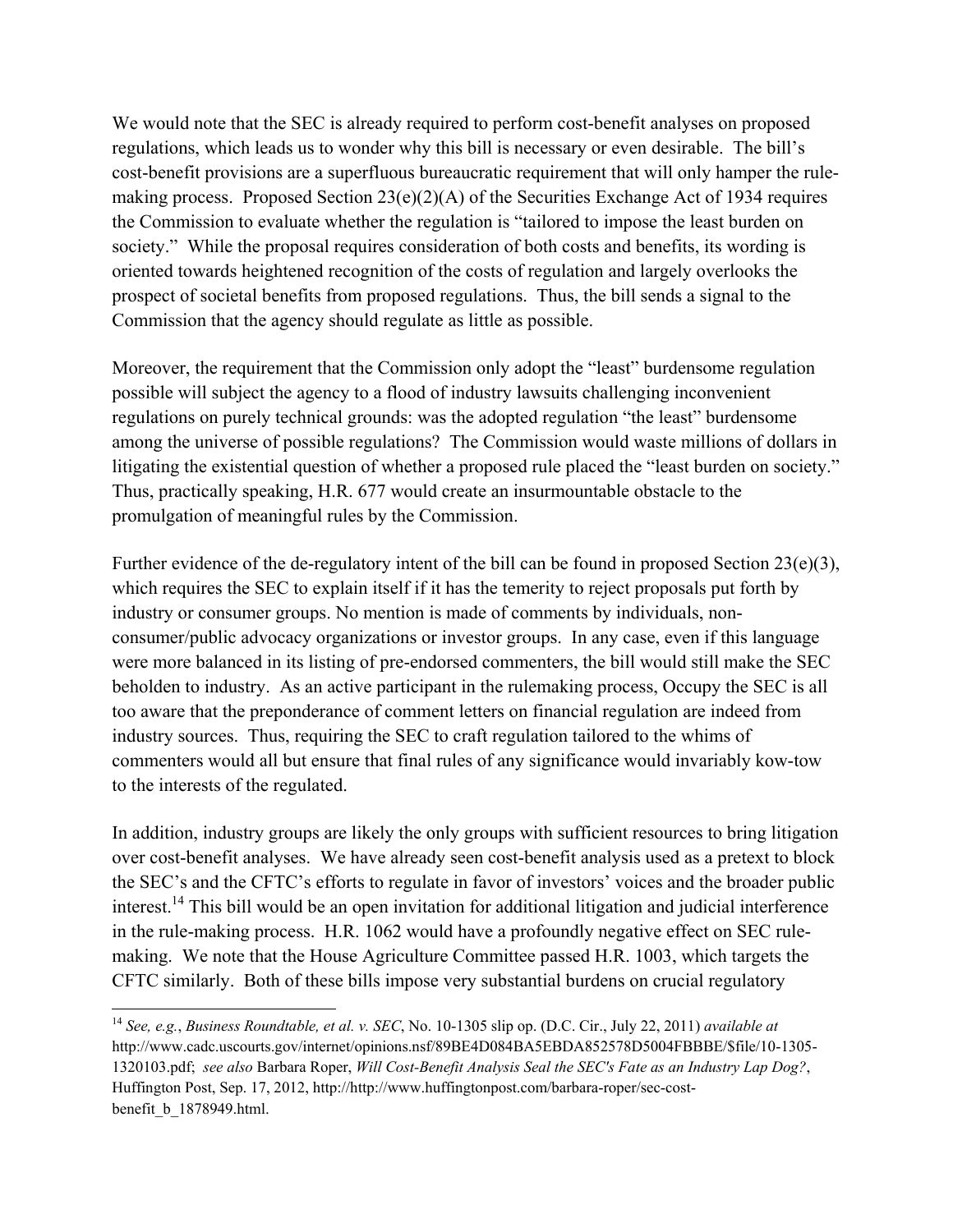agencies. Congress should apply a "cost-benefit analysis" to its own actions and reject both of these bills as severely harmful to society.

## **VII. H.R. 1256: A Superfluous Delegation of Authority Over Swap Jurisdiction**

The stated purpose of H.R. 1256 is to create certainty in the extraterritorial application of Title VII of the Dodd-Frank Act. While this is certainly a laudable objective, the need for Congress to pass this bill is questionable. At best, H.R. 1256 adds little benefit to the process by which the CFTC and SEC delineate the extraterritorial parameters of Title VII. At worst, the bill impedes their ability to do so.

Section 722(d) of the Dodd-Frank Act states that the swap-related provisions of the Dodd-Frank Act shall only apply to overseas activities that have "a direct and significant connection with activities in, or effect on, commerce of the United States." The SEC and the CFTC have envisioned an implementation of this regulatory mandate that allows for overseas regulation to prevail in certain instances. The Commissions presently intend to allow for "substituted compliance" whereby overseas swaps participants that are subject to "comparable" swaps regulatory schemes can avoid duplicative compliance concerns under U.S. law. Both Commissions are also actively involved in further defining the specific contours of Title VII's extraterritoriality provisions. Thus, H.R. 1256 is superfluous to the extent that it compels the initiation of a regulatory process that has already begun.

In fact, H.R. 1256 may actually impede the Commissions' ability to define the global scope of Title VII's applicability. The bill states that a non-U.S. person in compliance with the swaps regulatory requirements of a G20 member nation will be exempt from U.S. swaps requirements if that member nation's swaps regulatory regime is "broadly equivalent" to Title VII. The addition of this new bureaucratic benchmark ("broadly equivalent," in place of the Commission's current preference for the term "comparable") provides little practical clarity, and only muddies the semantic waters of Title VII.

Moreover, it appears that the true purpose behind H.R. 1256 is to browbeat the Commissions into allowing Title VII to be supplanted by foreign regulations as much as possible. This is clear from the bill's imposition of a cumbersome requirement that would force the Commissions to report to Congress before determining that any particular foreign jurisdiction's swaps regime is not "broadly equivalent" to Title VII.

We recommend that, instead of allowing H.R. 1256 to add an unnecessary layer of complexity to the Dodd-Frank regulatory regime, Congress should increase the budgets of the Commissions to enable them to carry out the significant (and much-needed) rulemaking burdens that have already been placed on them.